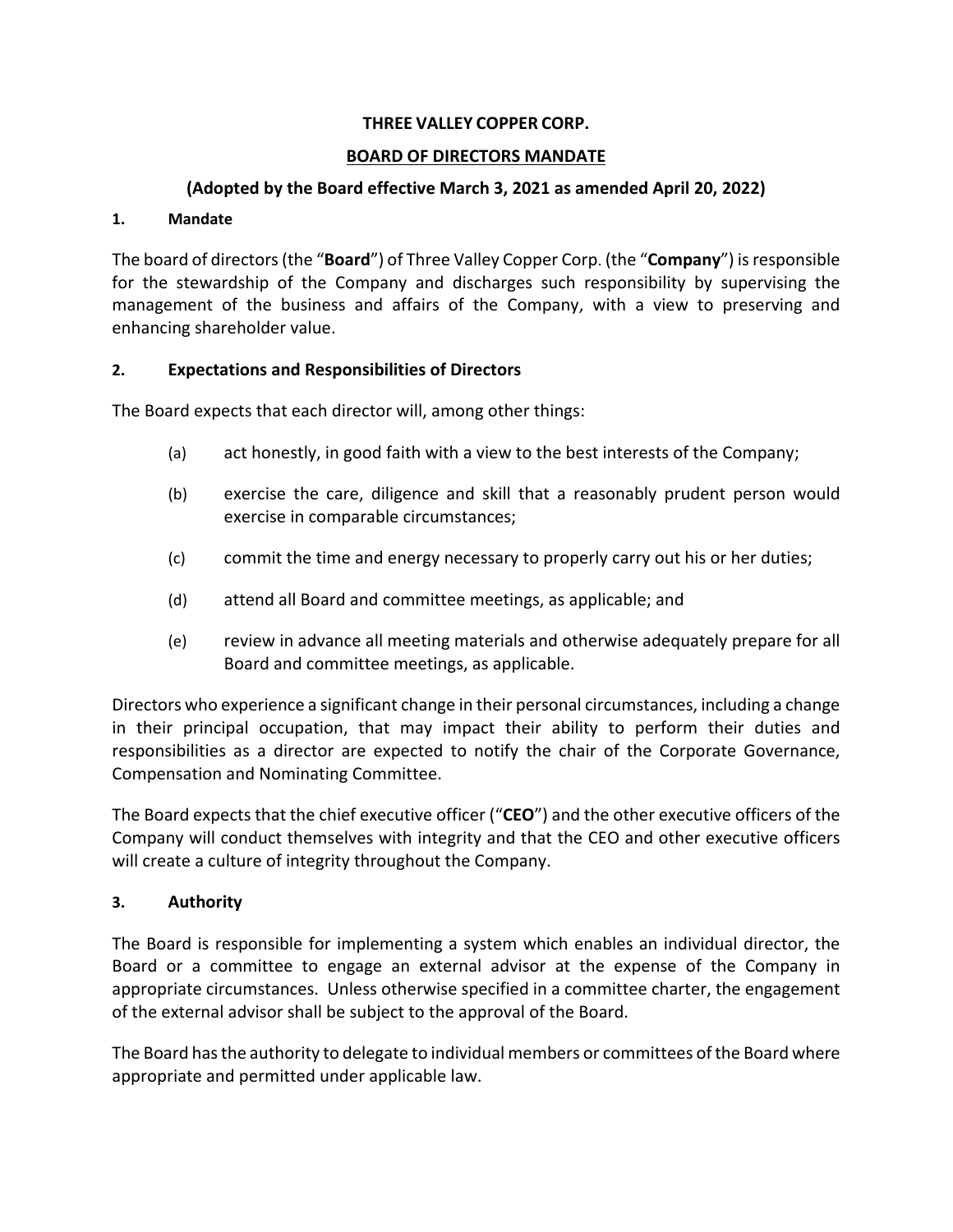The Board shall have complete access to appropriate Company personnel in order to secure all information necessary to fulfill its duties.

# **4. Composition**

To the extent feasible, the Board shall be composed of a majority of "independent" directors as such term is defined under applicable securities legislation.

The Board shall appoint one director to act as a Chair of the Board. Where the Chair is not independent, an independent director may be appointed as "lead director", to act as the effective leader of the Board and ensure that the Board's agenda will enable it to successfully carry out its duties. If in any year the Board does not appoint a Chair or lead director, if applicable, the incumbent Chair and lead director, if applicable, will continue in office until a successor is appointed. If the Chair or lead director, if applicable, is absent from any meeting, the Board shall select one of the other directors present to preside at that meeting.

# **5. Meetings**

The Board shall meet at least four times per year, including at least once in each quarter to carry out its responsibilities under this Mandate, including a review of the business operations and financial results of the Company, and as many additional times as the Board deems necessary to carry out its duties. The Chair or lead director, if applicable, shall develop and set the Board's agenda, in consultation with other members of the Board and senior management.

Notice of the time and place of every meeting shall be given in writing to each director, at least 24 hours (excluding holidays) prior to the time fixed for such meeting.

A majority of the Board shall constitute a quorum. No business may be transacted by the Board except at a meeting of its members at which a quorum of the Board is present in person or by means of such telephonic, electronic or other communications facilities as to permit all persons participating in the meeting to communicate with each other simultaneously and instantaneously.

The Board may invite such officers and employees of the Company and advisors as it sees fit from time to time to attend meetings of the Board.

The Board shall meet without management present whenever the Board deems it appropriate.

Minutes of the meetings of the Board shall be recorded and maintained by the Secretary of the Company or, if the Secretary of the Company is not present at the meeting, by another person appointed by the Board to act as Secretary, and shall be subsequently presented to the Board for review and approval.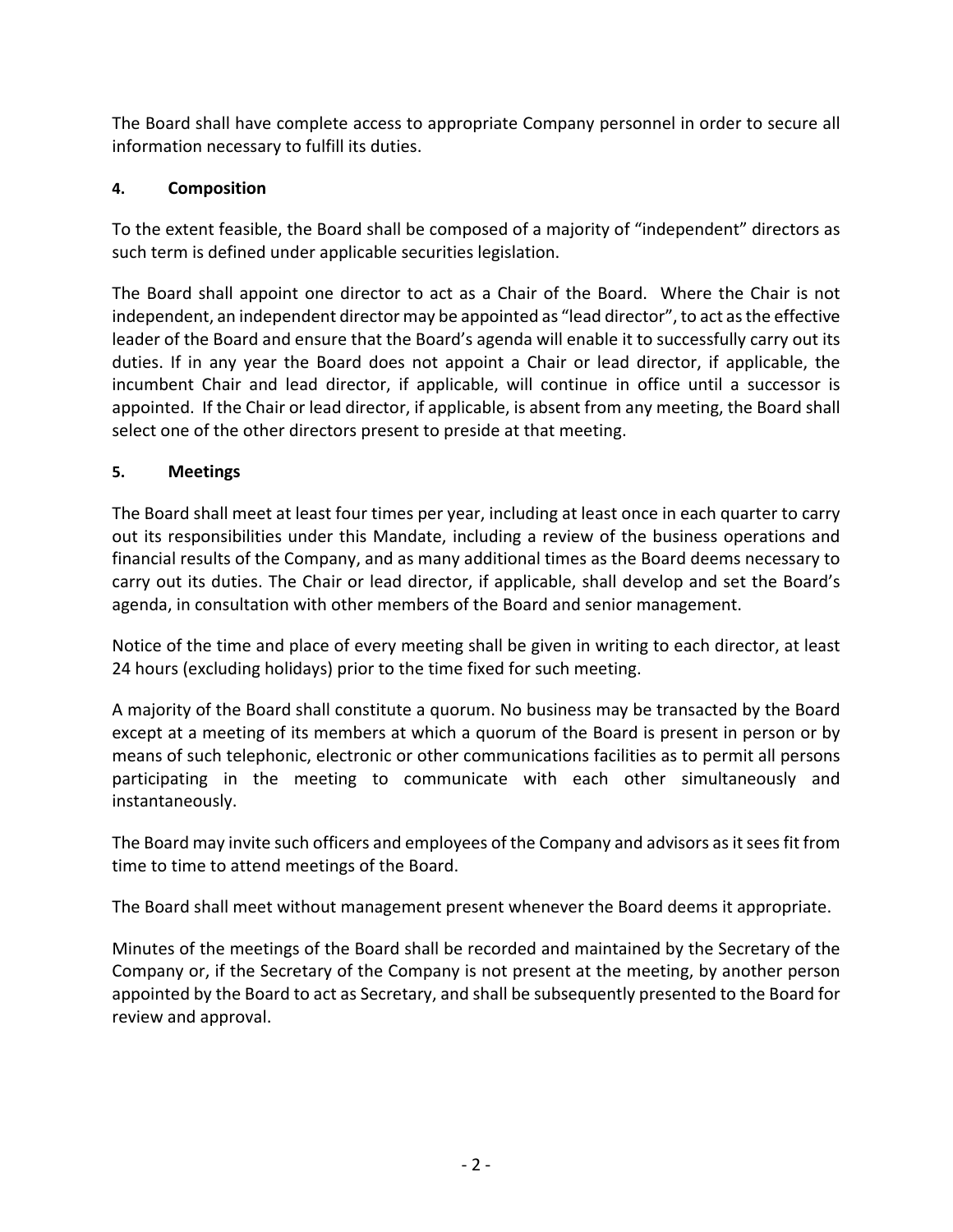#### **6. Board and Mandate Review**

The Board shall conduct an annual review and assessment of its composition, performance and effectiveness in such manner as it deems appropriate. Such an assessment will consider: (i) compliance with its mandate; and (ii) in the case of an individual director, the applicable position description(s), as well as the competencies and skills each individual director is expected to bring to the Board. In making such assessment, the Board shall consider any recommendations or reports, if applicable, of the Corporate Governance, Compensation and Nominating Committee concerning the Company's approach to corporate governance.

With the assistance of the Corporate Governance, Compensation and Nominating Committee, the Board shall also review and assess the adequacy of this mandate on an annual basis, taking into account all legislative and regulatory requirements applicable to the Board, as well as any guidelines recommended by securities regulatory authorities, the Toronto Stock Exchange or TSX Venture Exchange, as applicable.

## **7. Duties and Responsibilities**

The Board is responsible for:

- (a) designating the offices of the Company, appointing such officers, specifying their duties and delegating to them the power to manage the day-to-day business and affairs of the Company;
- (b) in consultation with the Corporate Governance, Compensation and Nominating Committee, reviewing the officers' performance and effectiveness;
- (c) acting in a supervisory role, such that any duties and powers not delegated to the officers of the Company remain with the Board and its committees;
- (d) to the extent feasible, satisfying itself as to the integrity of the CEO and other senior officers and that the CEO and other senior officers create a culture of integrity throughout the Company;
- (e) discussing a strategic plan which takes into account, among other things, the opportunities and risks of the Company's business;
- (f) identifying the principal risks of the Company's business, and ensuring the implementation of appropriate systems to manage these risks;
- (g) with the assistance of the Corporate Governance, Compensation and Nominating Committee, supervising and assessing the performance and effectiveness of management of the Company on an ongoing basis;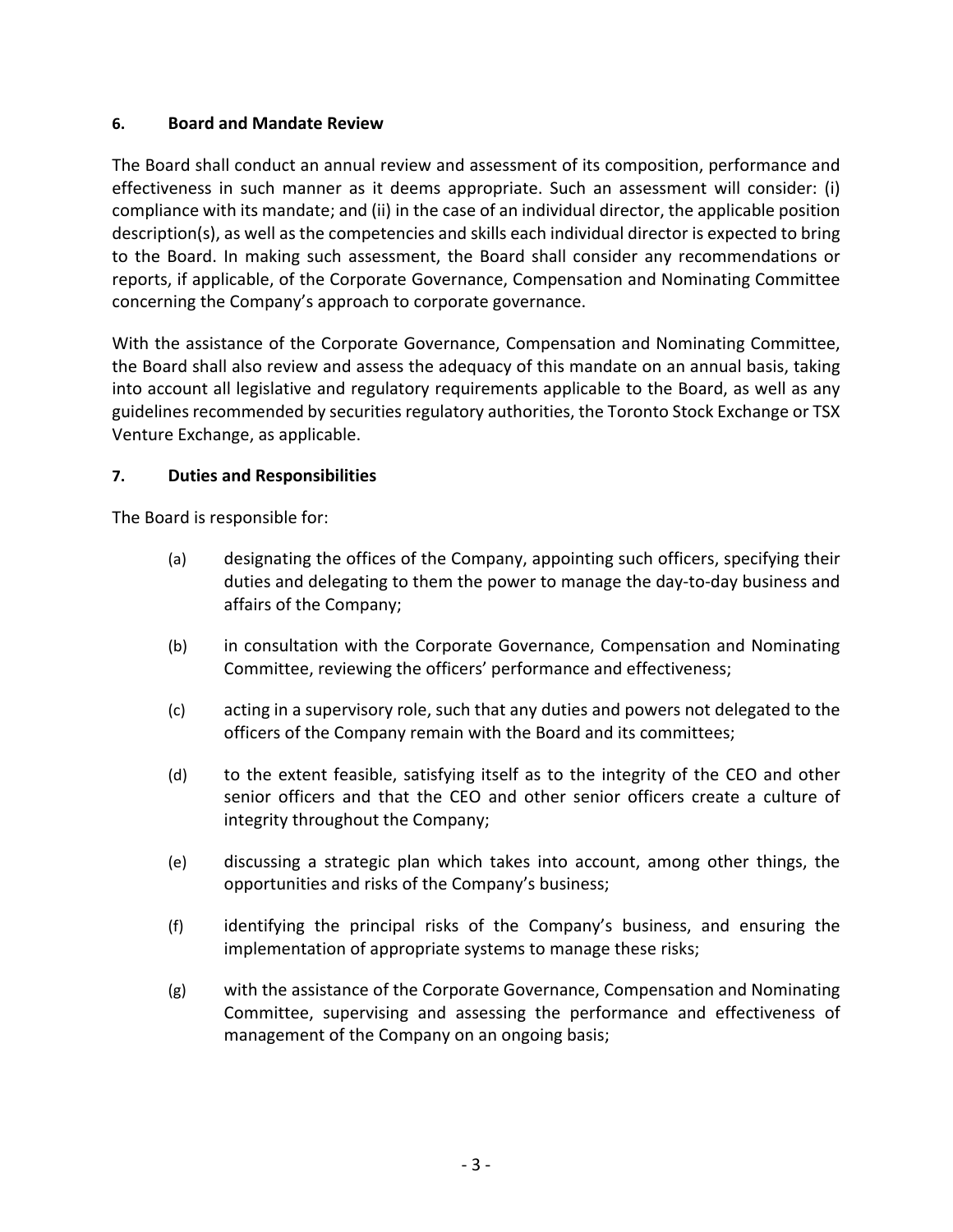- (h) with the assistance of the Corporate Governance, Compensation and Nominating Committee, succession planning (including appointing, training and monitoring senior management);
- (i) adopting a corporate disclosure policy that ensures that the Company communicates effectively with its shareholders, other stakeholders and the public in general;
- (j) with the assistance of the Audit Committee, ensuring the integrity of the Company's internal control and management information systems;
- (k) with the assistance of the Audit Committee, approval of the Company's annual and interim financial statements, MD&A and related news releases, before they are released;
- (l) with the assistance of the Audit Committee review the disclosures in advance of any public release of material future-oriented financial information or material financial outlook;
- (m) review the contents of all other major disclosure documents, including the Company's annual information form, when applicable, and management information circular, in advance of their public release;
- (n) with the assistance of the Corporate Governance, Compensation and Nominating Committee, developing the Company's approach to corporate governance, including developing a set of corporate governance principles and guidelines that are specifically applicable to the Company;
- (o) as per the Majority Voting Policy determine whether to accept or reject the Corporate Governance, Compensation and Nominating Committee's recommendation within 90 days following the date of the applicable meeting at which the election of directors was considered by shareholders;
- (p) establishing procedures to ensure that the Company, through management, provides timely information to current and potential security holders and responds to their inquiries;
- (q) in conjunction with the CEO and with the assistance of the Corporate Governance, Compensation and Nominating Committee, developing a clear position description for the CEO, which includes delineating management's responsibilities and developing or approving the corporate goals and objectives the CEO is responsible for meeting;
- (r) with the assistance of management, developing environmental policies, as applicable from time to time, and ensuring their compliance with them; and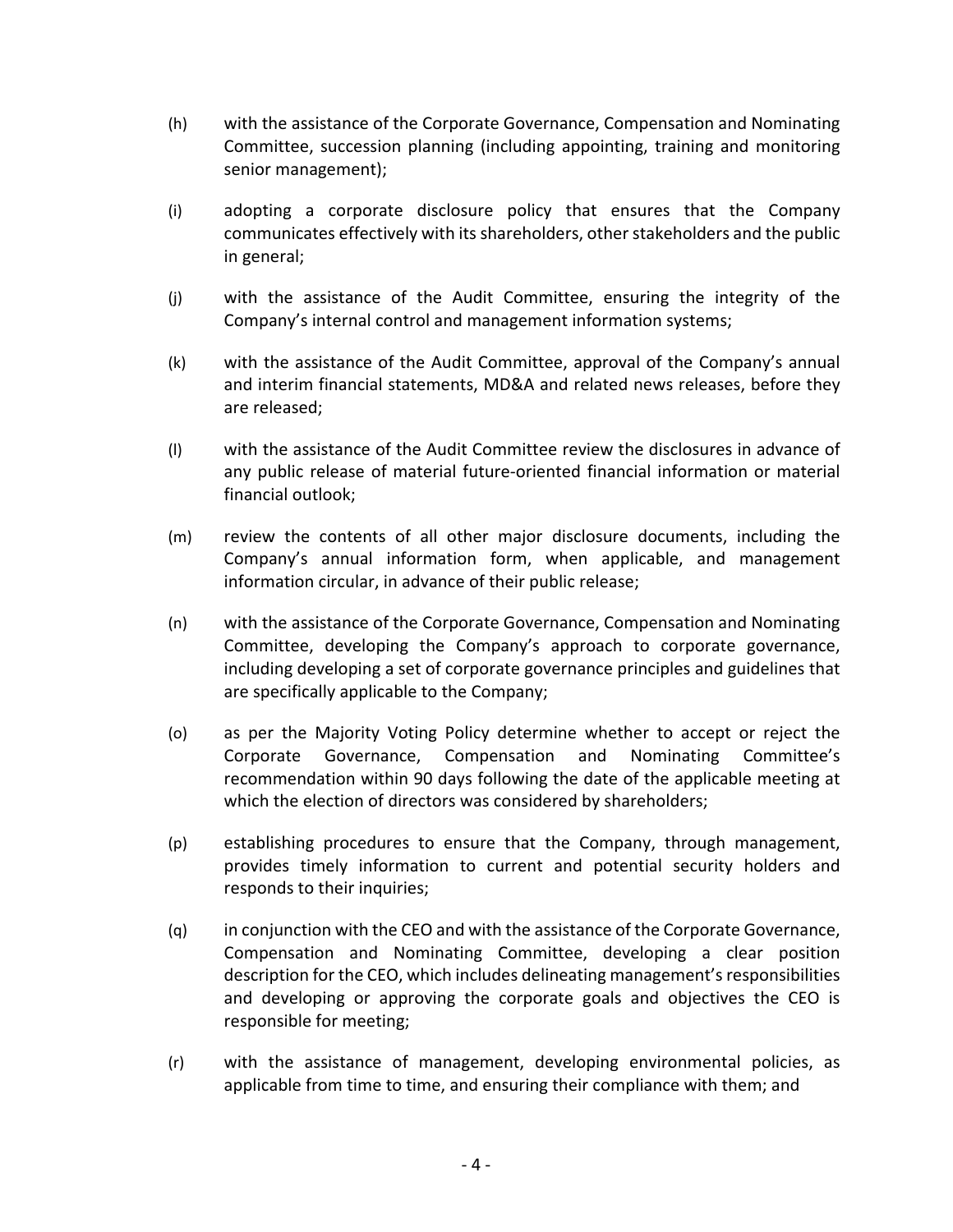(s) with the assistance of management, developing health and safety practices and ensuring compliance with them.

# **8. Committees of the Board**

To assist it in discharging its responsibilities, the Board has established three standing committees of the Board: the Audit Committee, the Corporate Governance, Compensation and Nominating Committee and the Environmental, Health and Safety Committee. The Audit Committee is comprised entirely of "independent" directors (as such term is defined in National Instrument 52-110 – *Audit Committees*). The Corporate Governance, Compensation and Nominating Committee and the Environmental, Health and Safety Committee are each comprised entirely of independent directors. The Board may establish other standing committees from time to time.

Each committee shall have a written charter that clearly establishes the committee's purpose, responsibilities, member qualifications, member appointment and removal, structure and operations (including any authority to delegate to individual members and subcommittees), and manner of reporting to the Board. Each charter shall be reviewed by the Board (or a committee thereof) on at least an annual basis.

The Board is responsible for appointing directors to each of its committees in accordance with the charter for each committee.

As required by applicable law, by applicable committee charter or as the Board may consider advisable, the Board shall consider for approval the specific matters delegated for review to Board committees.

## **9. Nomination of Directors**

In consultation with the Corporate Governance, Compensation and Nominating Committee, the Board is responsible for nominating or appointing individuals as directors. Prior to nominating or appointing individuals as directors, the Board shall:

- (a) consider what competencies and skills the Board, as a whole, should possess;
- (b) assess what competencies and skills each existing director possesses (including the personality and other qualities of each director);
- (c) review the qualifications of candidates recommended by the Corporate Governance, Compensation and Nominating Committee or suggested by members of the Board, shareholders, management and others and assess what competencies and skills each new nominee will bring to the boardroom; and
- (d) consider the appropriate size of the Board, with a view to facilitating effective decision-making.